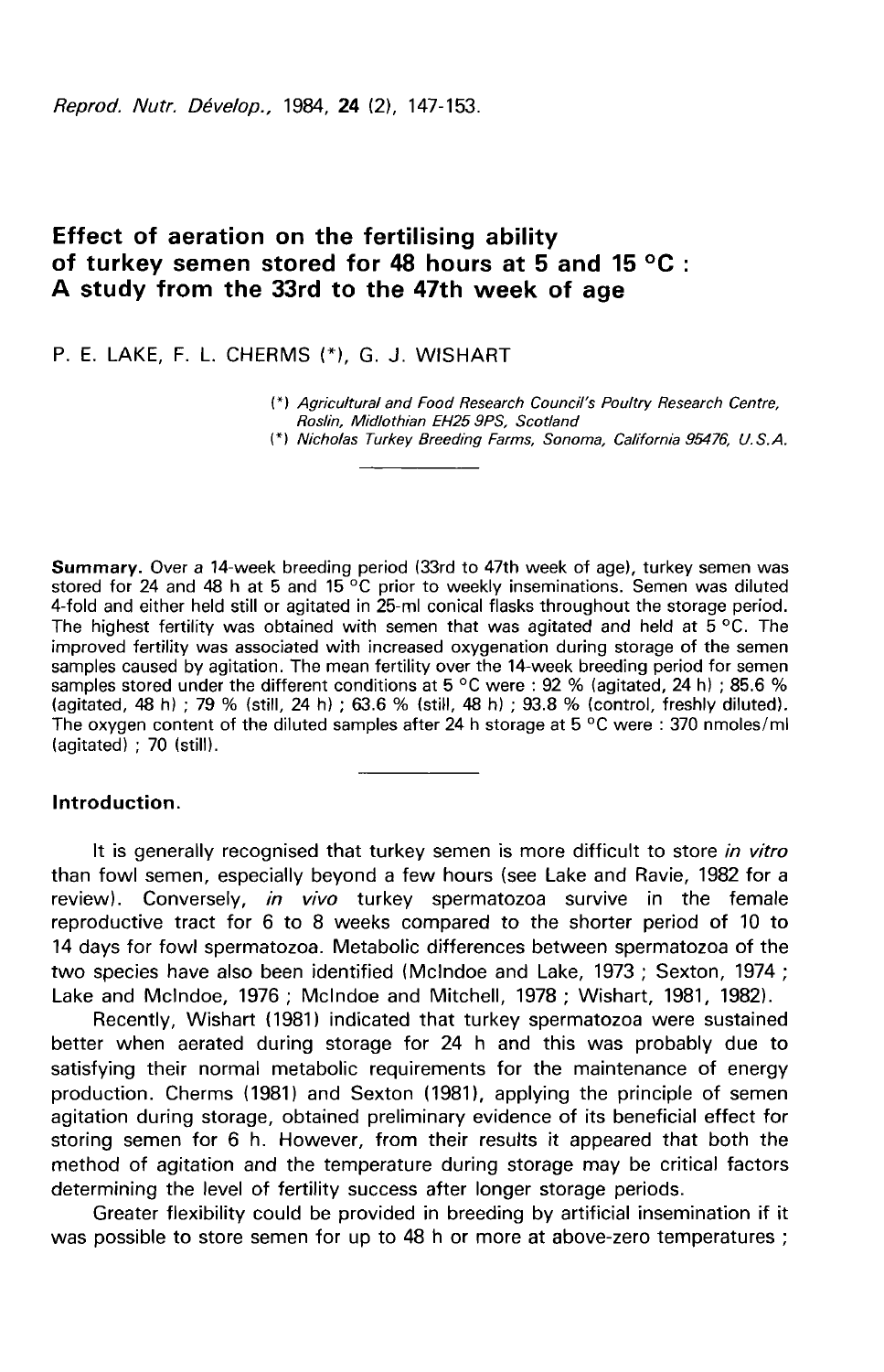apart from being able to create sire farms semen might be transported over longer distances within and between some Countries for selective breeding purposes. In the present study turkey semen was stored on a large scale for up to 48 h under different conditions before each weekly insemination on the Nicholas Turkey Breeding Farms, Sonoma, California. Semen was either aerated, using an orbital shaker, or non-aerated during storage at  $5\,^{\circ}$ C or 15 °C and effects on the fertilising ability of spermatozoa were tested over a 14-week period, commencing with the week before the peak of lay in the turkey flock in their first breeding season.

## Materials and methods.

Animals. — Three hundred and sixty hen and 56 male turkeys of a Nicholas Large White strain were hatched simultaneously and used in the experiments when they were between 33 and 47 weeks old. They were housed in pens and fed ad libitum. The males from 20 to 22 weeks of age were fed a special breeder diet and the females were subject to a phased feeding programme (Cherms, 1984). The males were given 12 h light/24 h using incandescent light of 5 Lux intensity. The hens were given 14 h light/24 h using cool white fluorescent tubes of 300-500 Lux intensity (Cherms, 1984).

Semen treatment.  $-$  Semen was obtained by the conventional massage method and pooled, care being taken to minimise contamination with urine and faeces. The males were on a regular routine of semen collection and were not rested for more than 4 d before semen samples were taken for storage.

Under the field conditions, the density of spermatozoa was not measured each week but from past experience of the strain of turkey it was expected to be each week but from past experience of the strain of turkey it was expected to be<br>on average  $12 \times 10^9$  spermatozoa/ml semen throughout the entire 14-week<br>period. In the present study it was checked in the 9th week and fo period. In the present study it was checked in the 9th week and found to be  $12 \times 10^9/\text{ml}$  semen using the haemacytometer method. Knowledge of the precise number of spermatozoa inseminated each week was not considered essential for the purposes of the present experiment because each treatment was being compared weekly on aliquots of the same semen sample for its suitability to maintain spermatozoa during storage. period. In the present study it was checked in the 9th week and found to be<br>12 × 10<sup>9</sup>/ml semen using the haemacytometer method. Knowledge of the<br>precise number of spermatozoa inseminated each week was not considered<br>esse

Semen was diluted 4-fold with a diluent composed as follows : sodium glutamate. $H_2O$ , 1.1 g ; tri-potassium citrate. $H_2O$ , 0.128 g ; magnesium ace-<br>tate.4 H<sub>2</sub>O, 0.08 g ; glucose, 0.36 g ; sodium acetate (anhydrous), 0.146 g ; di-sodium hydrogen phosphate (anhydrous), 0.136 g ; BES (N,N-bis(2-hydroxyethyl)-2-amino ethane sulphonic acid), 3.05 g ; M-NaOH, 5.6 ml dissolved in 100 ml distilled water. The diluent was a modification of that reported previously (Lake and Ravie, 1982) to contain glutamate, sodium, potassium, magnesium and phosphate concentrations equivalent to those found in turkey ductus deferens<br>fluid. It was buffered at pH 7.1 and had an osmotic pressure 402 mosm/kg H<sub>2</sub>O.<br>Somen was cellected pooled and diluted usually at 22.<sup>9C</sup> and 15

Semen was collected, pooled and diluted usually at 22 °C and 15 to 20 min elapsed between the collection of semen and the commencement of storage. On each occasion (weekly), the diluted semen was divided for eight different storage treatments and a control (see table 1).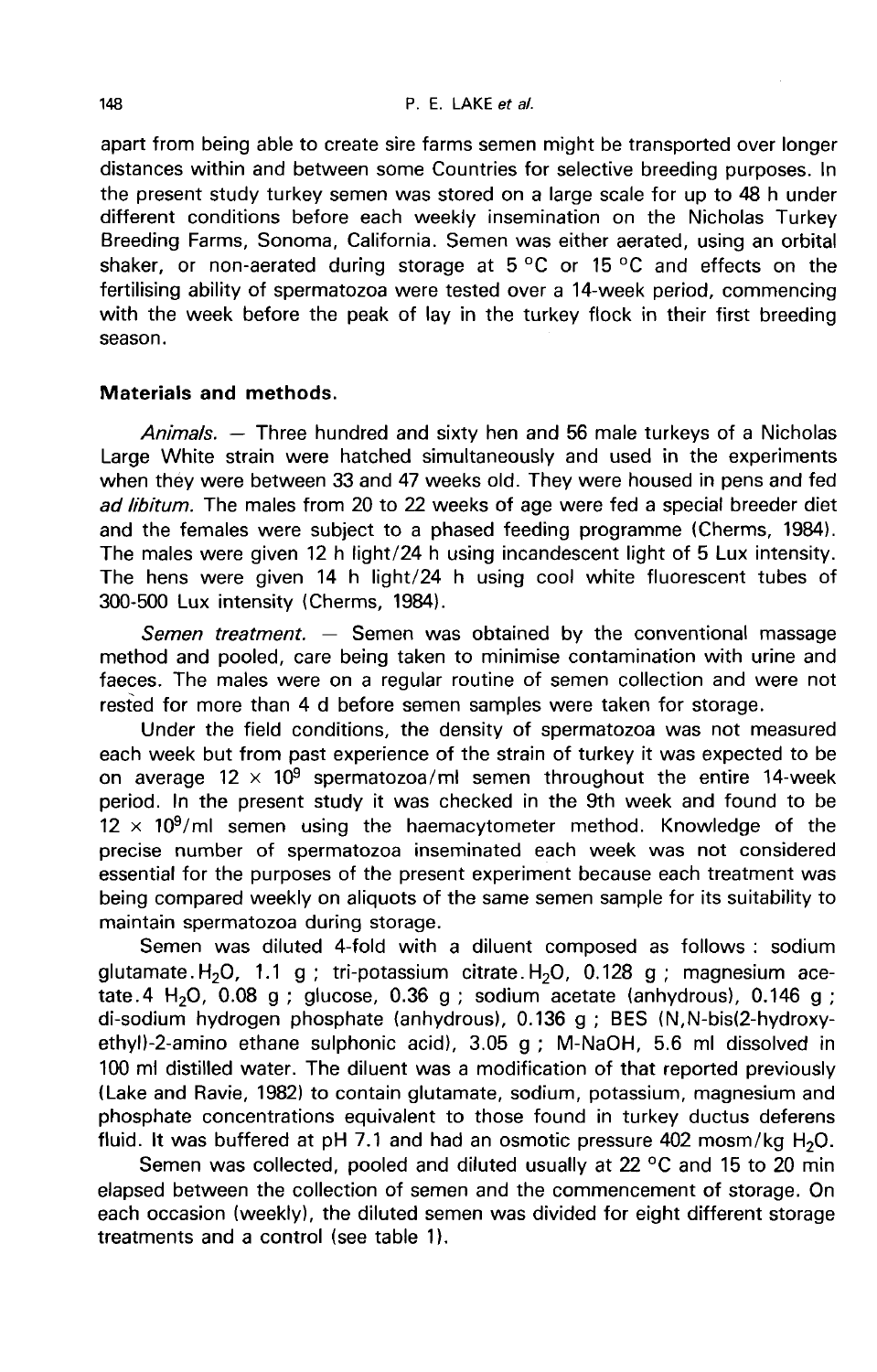Diluted semen (volumes varying on each occasion between 3 and 8 ml) for storage before use was kept in 25-ml Nalgene plastic conical flasks, loosely stoppered with paper tissue, in cold rooms held at 5 °C or 15 °C. Samples were either kept still or agitated during storage for 24 and 48 h (see table 1 for treatments). The flasks were agitated in air during storage on an orbital shaker (Tekpro Tektator V. Variable Speed Rotator, American Scientific Inc) proscribing a circular motion and rotating at 150 rev./min.

A separate sample of pooled semen from the same males was collected at the end of the experiment period and divided into four 4 ml portions which were then stored for 24 h in 25-ml flasks. Two portions, one held still and the other shaken, were kept at 5 °C and the other two treated similarly at 15 °C. The oxygen content of each of these portions was measured on the farm at Sonoma at intervals of 2, 6, 12 and 24 h with a Clark-type oxygen electrode dipped into the samples. Standardisation of oxygen content was performed by the method of Robinson and Cooper (1970). The 4 ml portions of diluted semen, containing approximately  $3 \times 10^9$  spermatozoa per ml, was an average volume of the samples stored in 25-ml flasks from week to week for fertility testing.

Insemination procedure.  $-$  Before the beginning of the breeding period, 9 groups of hens [40 per treatment ; 2 replicates (pens) of 20 hens] were assigned at random, each to receive diluted semen stored differently or freshly diluted semen (control) from the same males (see table 1). The pens of 20 birds were randomised for position within the same house. The hens were inseminated weekly for 14 weeks commencing with the week before the peak of lay in the turkey flock. They were inseminated twice in the week before saving eggs for week 1, which is commonly practised commercially.

The inseminations were done into a well-everted vagina and performed on each occasion between 13.30 and 15.00 h when most of the hens were estimated not to have hard-shelled eggs in the uterus (shell-gland). The hens were accommodated about 300 yds from the cold rooms where the semen was stored. The ambient temperature varied between 21 and 37 °C during the 14-week period, and for each insemination session the vessels containing the semen were carried to the female house in stainless steel pans containing water at either 5° or 15  $\degree$ C. The time elapsing from the removal of semen from the cold rooms until the last hen was inseminated with a particular treatment sample was never more than 15 min. The insemination procedure was organised so that each weekly session was started with a different treatment in order to randomise over time.

Each hen received gradually increasing doses of semen until week 6 (0.02-weeks 1 and 2 ; 0.03-week 3 ; 0.05-weeks 4 and 5 ; 0.06 ml-week 6 and subsequently). The resulting numbers of spermatozoa inseminated per dose were approximately 60, 90, 150 and 180 million, respectively. It was planned to give 0.06 mi diluted semen throughout but insufficient semen was given by the males in the early sessions. This does not invalidate the objectives or results because the purpose of the study was to examine any differences between treatments, all of which were administered simultaneously each week.

Fertility differences between treatments were consistent week by week, relative to each other, over the 14-week experimental period. The square roots of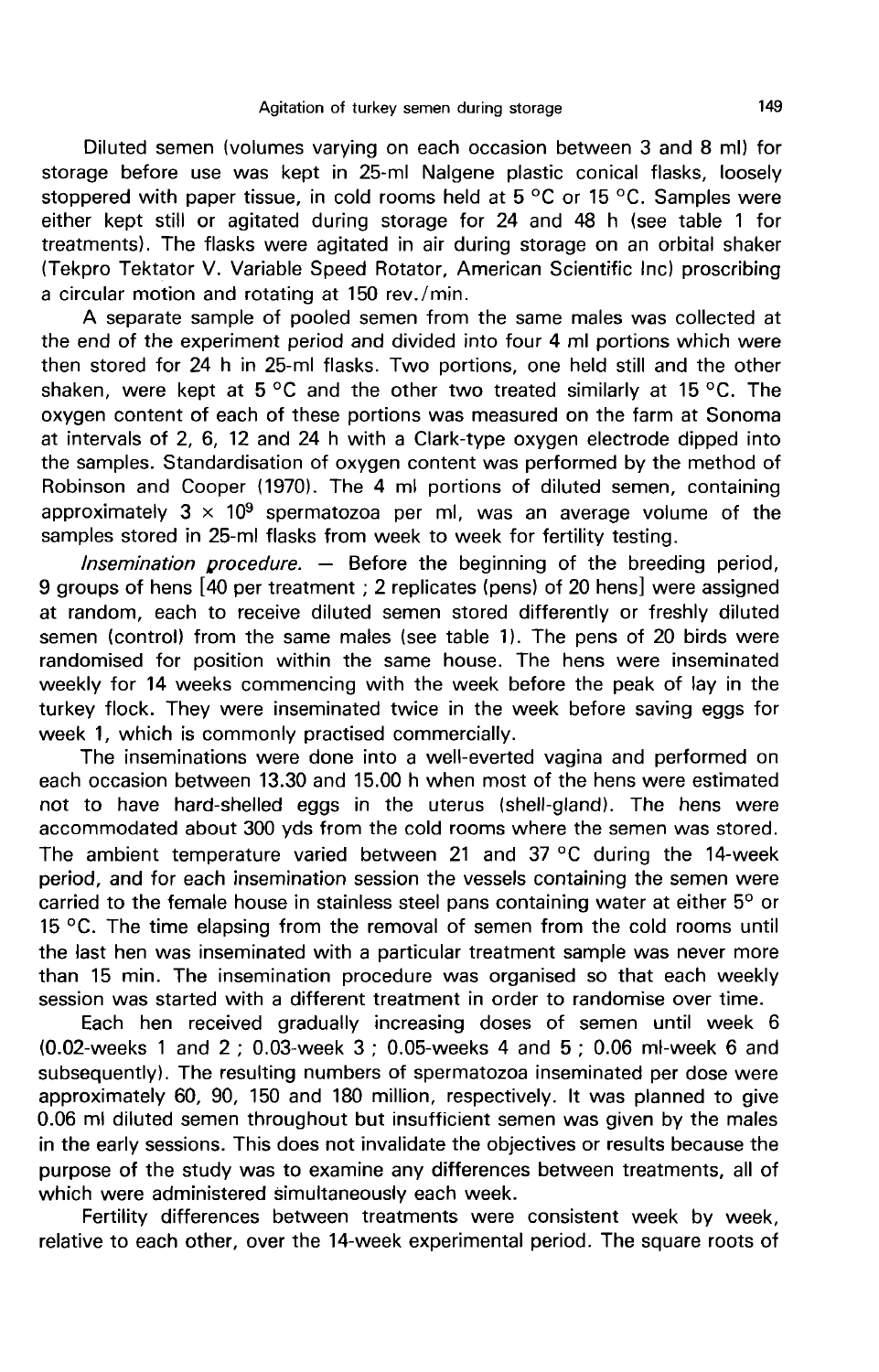| ۰, |  |
|----|--|
|    |  |

# The fertility of turkey semen stored for 24 and 48 h at 5° or 15 °C and either agitated or kept still during storage.

| i |
|---|
| i |
|   |
|   |
| í |
| l |
|   |
|   |

| Weeks in lay  |                   | 24 h | ģ  | <u>م</u>                                                                                                      |                                                                                                                              | 24 h                                                                                                                                 |                                                                                                                         | 48 հ                                                                                                           | Control<br>(freshly<br>diluted)                                                                                                                                                                                                     |
|---------------|-------------------|------|----|---------------------------------------------------------------------------------------------------------------|------------------------------------------------------------------------------------------------------------------------------|--------------------------------------------------------------------------------------------------------------------------------------|-------------------------------------------------------------------------------------------------------------------------|----------------------------------------------------------------------------------------------------------------|-------------------------------------------------------------------------------------------------------------------------------------------------------------------------------------------------------------------------------------|
|               | å                 | ı5°  | °ე | ន្ទ្រ                                                                                                         | မိ                                                                                                                           | $\frac{5}{2}$                                                                                                                        | မိ                                                                                                                      | ů,                                                                                                             |                                                                                                                                                                                                                                     |
|               | $\ddot{\tilde{}}$ |      |    |                                                                                                               |                                                                                                                              |                                                                                                                                      |                                                                                                                         |                                                                                                                |                                                                                                                                                                                                                                     |
|               |                   |      |    |                                                                                                               |                                                                                                                              |                                                                                                                                      |                                                                                                                         |                                                                                                                |                                                                                                                                                                                                                                     |
| $\frac{3}{4}$ |                   |      |    | ង ។<br>ខ្លួន មី ភីដូ ភីមិ មី ដូ មី ខ្លួន មី មី ខ្លួន មី<br>ដូ មី ខ្លួន មី ដូ មី មី មី មី មី ខ្លួន មី ខ្លួន មី | ដ្ឋ<br>ភ្លូង មិនមាន និង មិនមាន មិន មិន មិន<br>ដូច មិន មិន មិន មិន មិន មិន មិន មិន មិន<br>ដូច មិន មិន មិន មិន មិន មិន មិន មិន | ភូមិ និង<br>មានអ្នក មានម្តី មានមន្ត្រី មានអ្នក មានអ្នក<br>មានអ្នក មានអ្នក មានអ្នក មានអ្នក មានអ្នក<br>មានអ្នក មានអ្នក មានអ្នក មានអ្នក |                                                                                                                         |                                                                                                                |                                                                                                                                                                                                                                     |
|               |                   |      |    |                                                                                                               |                                                                                                                              |                                                                                                                                      |                                                                                                                         |                                                                                                                |                                                                                                                                                                                                                                     |
| 5/6           |                   |      |    |                                                                                                               |                                                                                                                              |                                                                                                                                      |                                                                                                                         |                                                                                                                |                                                                                                                                                                                                                                     |
|               |                   |      |    |                                                                                                               |                                                                                                                              |                                                                                                                                      |                                                                                                                         |                                                                                                                |                                                                                                                                                                                                                                     |
| $\frac{8}{1}$ |                   |      |    |                                                                                                               |                                                                                                                              |                                                                                                                                      |                                                                                                                         |                                                                                                                |                                                                                                                                                                                                                                     |
|               |                   |      |    |                                                                                                               |                                                                                                                              |                                                                                                                                      |                                                                                                                         |                                                                                                                |                                                                                                                                                                                                                                     |
| 0/10          |                   |      |    |                                                                                                               |                                                                                                                              |                                                                                                                                      |                                                                                                                         |                                                                                                                |                                                                                                                                                                                                                                     |
|               |                   |      |    |                                                                                                               |                                                                                                                              |                                                                                                                                      |                                                                                                                         |                                                                                                                |                                                                                                                                                                                                                                     |
| 11/12         |                   |      |    |                                                                                                               |                                                                                                                              |                                                                                                                                      |                                                                                                                         |                                                                                                                |                                                                                                                                                                                                                                     |
|               |                   |      |    |                                                                                                               |                                                                                                                              |                                                                                                                                      |                                                                                                                         |                                                                                                                |                                                                                                                                                                                                                                     |
| 13/14         |                   |      |    |                                                                                                               |                                                                                                                              |                                                                                                                                      |                                                                                                                         |                                                                                                                |                                                                                                                                                                                                                                     |
|               |                   |      |    |                                                                                                               |                                                                                                                              |                                                                                                                                      |                                                                                                                         |                                                                                                                |                                                                                                                                                                                                                                     |
| Total         |                   |      |    |                                                                                                               |                                                                                                                              |                                                                                                                                      |                                                                                                                         |                                                                                                                |                                                                                                                                                                                                                                     |
|               |                   |      |    |                                                                                                               |                                                                                                                              |                                                                                                                                      | ច<br>ទី ចំនួន មិន មិន មិន មិន មិន មិន មិន មិន<br>មិន មិន មិន មិន មិន មិន មិន មិន មិន មិន<br>មិន មិន មិន មិន មិន មិន មិន | ම සම්බන්ධ විය මේ විවිධ විවිධ වි<br>ම සම්බන්ධ විවිධ විය මේ විවිධ විවිධ වි<br>ම සම්බන්ධ විවිධ විය මේ විවිධ විවිධ | និង<br>ខ្លួន មួយ មន្ត្រី មន្ត្រី មន្ត្រី មន្ត្រី មន្ត្រី មន្ត្រី មន្ត្រី មន្ត្រី មន្ត្រី មន្ត្រី មន្ត្រី មន្ត្រី មន្ត<br>បានបន្តិយន្ត្រី មន្ត្រី មន្ត្រី មន្ត្រី មន្ត្រី មន្ត្រី មន្ត្រី មន្ត្រី មន្ត្រី មន្ត្រី មន្ត្រី មន្ត្រី មន |

150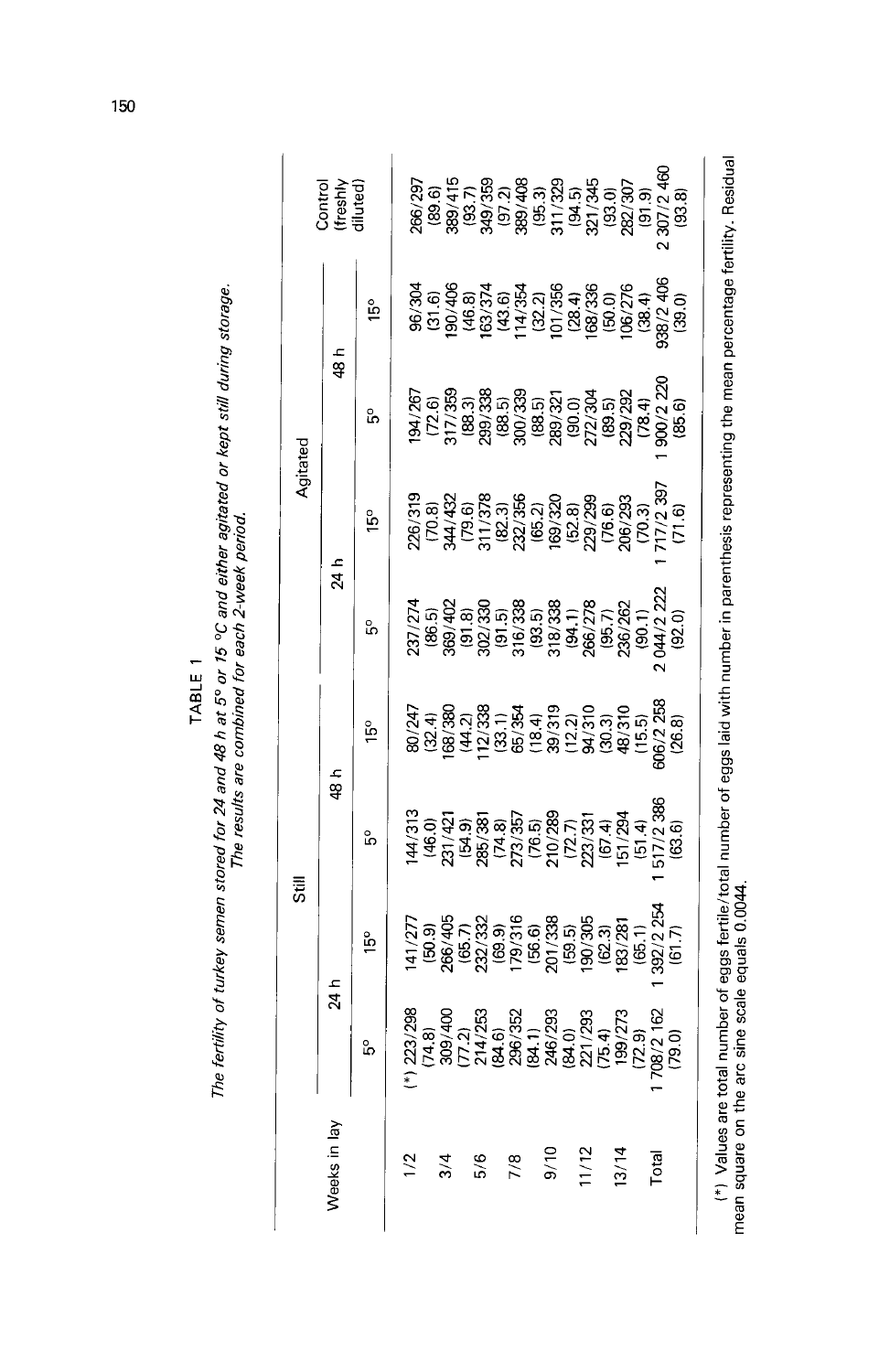the total percentage of fertile eggs laid over the entire 14 weeks for each group of 20 hens were transformed to arc sine values for the analysis of variance. Thus the data were considered to have arisen from a  $2<sup>3</sup>$  factorial design. Differences between treatment means were compared with their standard errors (Student's t-testl .

## Results and discussion.

Agitation of the semen samples during storage benefited the retention of the fertilising ability of the spermatozoa (table 11, irrespective of the temperature of storage ( $p < 0.001$ ). The tests were carried out weekly over a 14-week breeding period and confirmed, on a larger scale, the experimental observations of Wishart (1981) who demonstrated that turkey spermatozoa survived better in vitro if some degree of aeration occurred during storage. The data in table 2 would indicate that there was greater oxygenation in the agitated samples during storage under the conditions of the present experiment. The apparent differences in oxygen content of agitated semen samples held at 5° and 15 °C are possibly a function of the higher oxygen solubility at the lower temperature (Wishart, 1984). The overall higher (5-fold) oxygen content in the still samples at 5° compared to 15 °C cannot be accounted for by solubility differences alone and may be explained by the lower rate of oxygen uptake by spermatozoa at the lower temperature (Wishart, 1984). The oxygen content of the still flasks held at 5  $\mathrm{^{\circ}C}$  is a balance between the rate of diffusion of oxygen into the medium and the rate of its utilisation by the diluted semen. The former rate is a function of the surface area : volume ratio of the sample. This was variable over the 14-week course of the present work since volumes between 3 and 8 ml were stored (see Materials and methods) depending on the weekly availability of semen. Thus the oxygen content of weekly samples may have been higher or lower than the figures shown in table 2 for 4 ml aliquots of stored semen. It is likely that the average fertility of the still samples (table 1) would have been more depressed if each time the volume was constant at 8 ml. It was noticed that weekly fluctuations in fertility were greater amongst still than agitated samples, which could support this contention.

TABLE 2

The oxygen contents (nmoles/ml) in split portions of a diluted, pooled turkey semen sample, which were either agitated or kept still during storage for 24 h at 5° and 15 °C. See Materials and methods for conditions of storage and details of oxygen measurement.

|                         | $5^{\circ}$ C |          | $15^{\circ}$ C |          |
|-------------------------|---------------|----------|----------------|----------|
| Interval of storage (h) | Still         | Agitated | Still          | Agitated |
|                         | 89            | 326      | 18             | 276      |
| 6                       | 74            | 333      | 18             | 273      |
| 12                      | 78            | 355      | 10             | 267      |
| 24                      | 70            | 370      | 12             | 300      |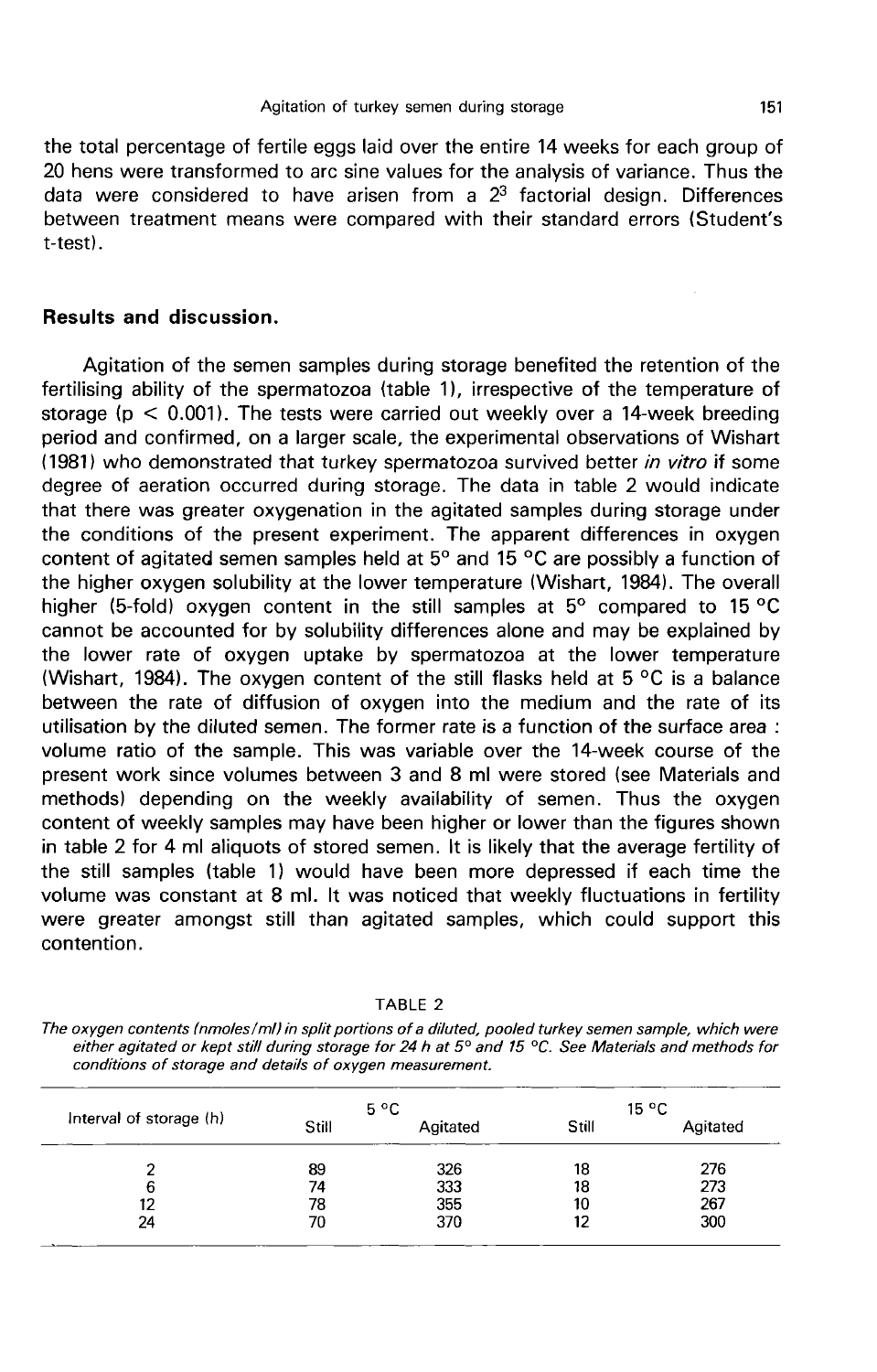The low level of oxygen in the still samples held at  $5^{\circ}$ C was sufficient to aid the maintenance of a level of fertilising ability ; true anaerobic conditions caused considerable deterioration in fertility of turkey semen after 24 h storage (Wishart,  $1981$ .

It is not possible in the present experiment to compare the significance of differences in oxygen content in agitated samples within each temperature. The apparent high level after 24 h at 15 °C may merely reflect a high mortality of spermatozoa in this case leaving more of the diffused oxygen unused.

Statistically, the fertility from the « 24 h-5°-agitated » semen was significantly less than that from the freshly diluted control ( $p < 0.001$ ). However, the difference over the 14-week breeding period was only 1.8 %, which may be considered to make the routine use of 24-h stored semen a practical proposition. Overall, the semen stored at 5° retained the better fertilising capacity compared with that at 15 °C (p  $\leq$  0.001) and semen after 24 h was better than that stored for 48 h ( $p < 0.001$ ). The difference in fertility between semen stored at  $5^{\circ}$  as against 15 °C was greater after 48 h compared with 24 h storage in both the agitated and still samples ( $p < 0.05$ ). The cause of the progressive loss of viable spermatozoa is under investigation.

It was evident from an examination of the weekly fertility data that after 48 h at 15  $\degree$ C, the fertility level of the agitated sample was well below that kept still for 24 h at 15 °C. On the contrary, after 48 h at 5 °C the « agitated » fertility was higher than that kept still for 24 h at  $5^{\circ}$ C. This may reflect the creation of an unidentified factor by agitation which causes a greater depressive effect on the fertilising capacity of the total sample with time at the higher temperature.

Clearly, agitation improved the maintenance of the fertilising ability for up to 48 h under the conditions of the present experiment. Agitation may act simply to prevent the sedimentation of spermatozoa, thus avoiding the creation of an adverse microenvironment. However, in view of some recent work showing the benefit of oxygenation on the metabolism of spermatozoa (Wishart, 1982, 1984) it is likely that the beneficial effect of agitation was partly or wholly due to the provision of sufficient oxygenation to sustain the energy requirements for the maintenance of the viability of the spermatozoa. However, from the results of storing at 15 °C it is clear that, given oxygen, other temperature-dependent factors deleterious to the survival of spermatozoa eventually become limiting. Further improvements in storage could result from attempts to identify these factors and nullify their effects.

> Recu en juillet 1983. Accepté en novembre 1983.

Acknowledgement. — The help and advice of Mr D. Waddington in the statistical analysis of the data is greatly appreciated.